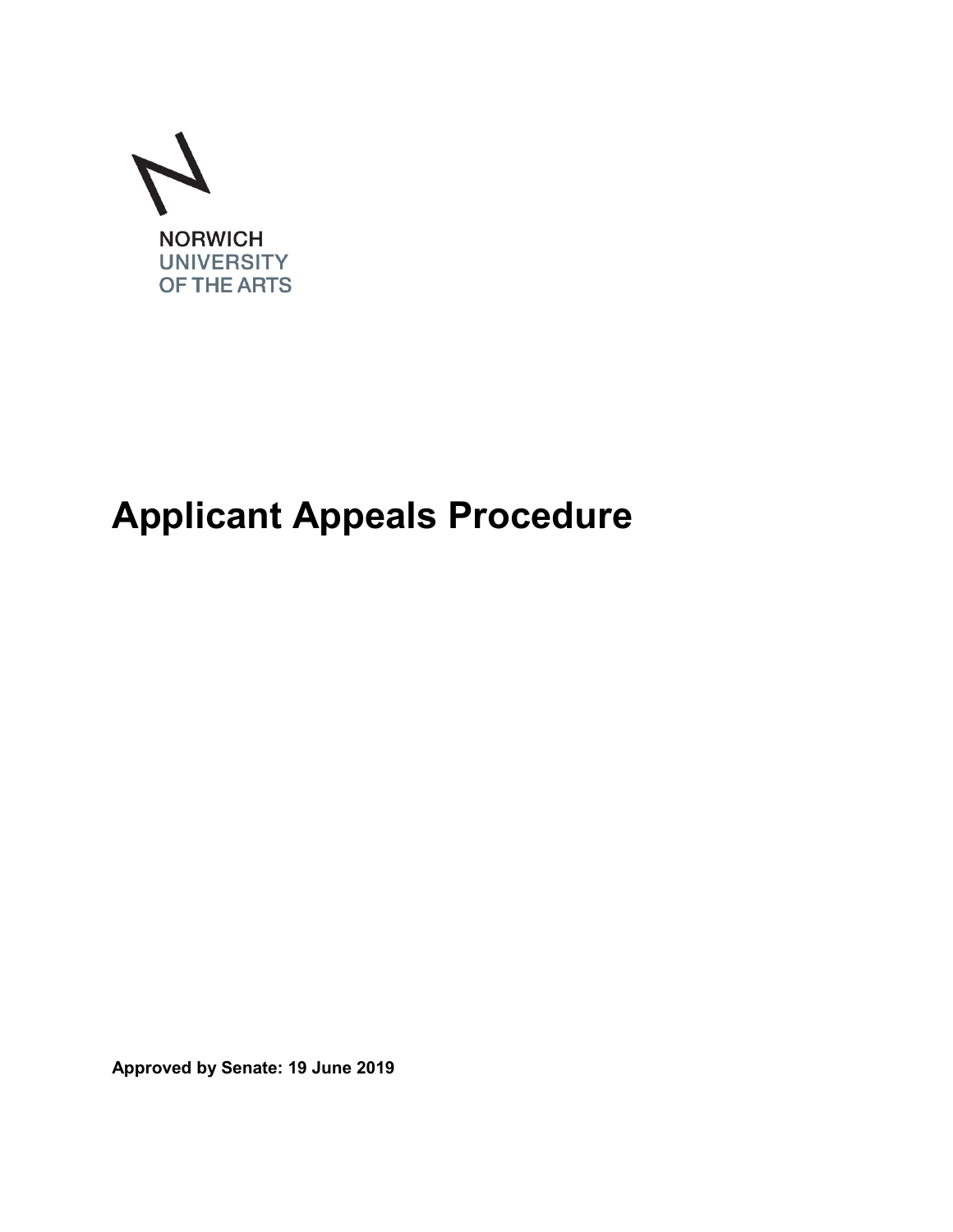## **Norwich University of the Arts**

## **Admissions - Applicant Appeals Procedure**

#### **1. Introduction**

- 1.1 Norwich University of the Arts (the University) is committed to good practice in admissions and to ensuring applicants are provided with a fair, transparent and inclusive admissions process.
- 1.2 These guidelines cover how the University deals with an appeal against an admissions decision, including a decision made by the relevant staff panel in respect of admission through the Accreditation of Prior Learning (APL) Policy and Procedures. The following procedures have been formulated to assist applicants who believe that they have grounds to appeal against a decision, and seek a formal review.
- 1.3 The University is committed to resolving appeals as promptly as possible. However, an applicant making an appeal should be aware of his/her responsibilities in responding in a timely fashion to communications about the appeal, and of the possible delays in processing appeals submitted during or near University vacation time when relevant members of staff may not be available.
- 1.4 Applicants who wish to make a complaint about the admissions process should refer to the Applicant Complaints Procedure.

#### **2. Appeals Procedure**

- 2.1 The University defines an appeal as a request to review a decision that the institution has made. In the case of the admissions procedures, this will be a decision on an application made to the University for a place on an undergraduate, taught postgraduate or postgraduate research degree.
- 2.2 The application process for postgraduate research degrees comprises several stages, the details of which can be found online [\(www.nua.ac.uk/research\)](http://www.nua.ac.uk/research) or by emailing the Research Office, [research@nuc.ac.uk.](mailto:research@nuc.ac.uk) Postgraduate research degree applicants can only make an appeal following Stage 3 of this process, the Outcome of the Preliminary Application.
- 2.3 Applicants should only use the Appeals Procedure where they believe that they have adequate grounds for doing so (see 2.3 below). These procedures should not be used solely because an applicant has been unsuccessful in the admissions process.
- 2.4 Applicants may appeal against an admission decision on the following grounds:
	- i) Where the applicant has reason to believe that the University has not followed its admissions procedures;
	- ii) Where the applicant has further pertinent information that was not provided during the original application process and has valid reasons for not previously supplying such information.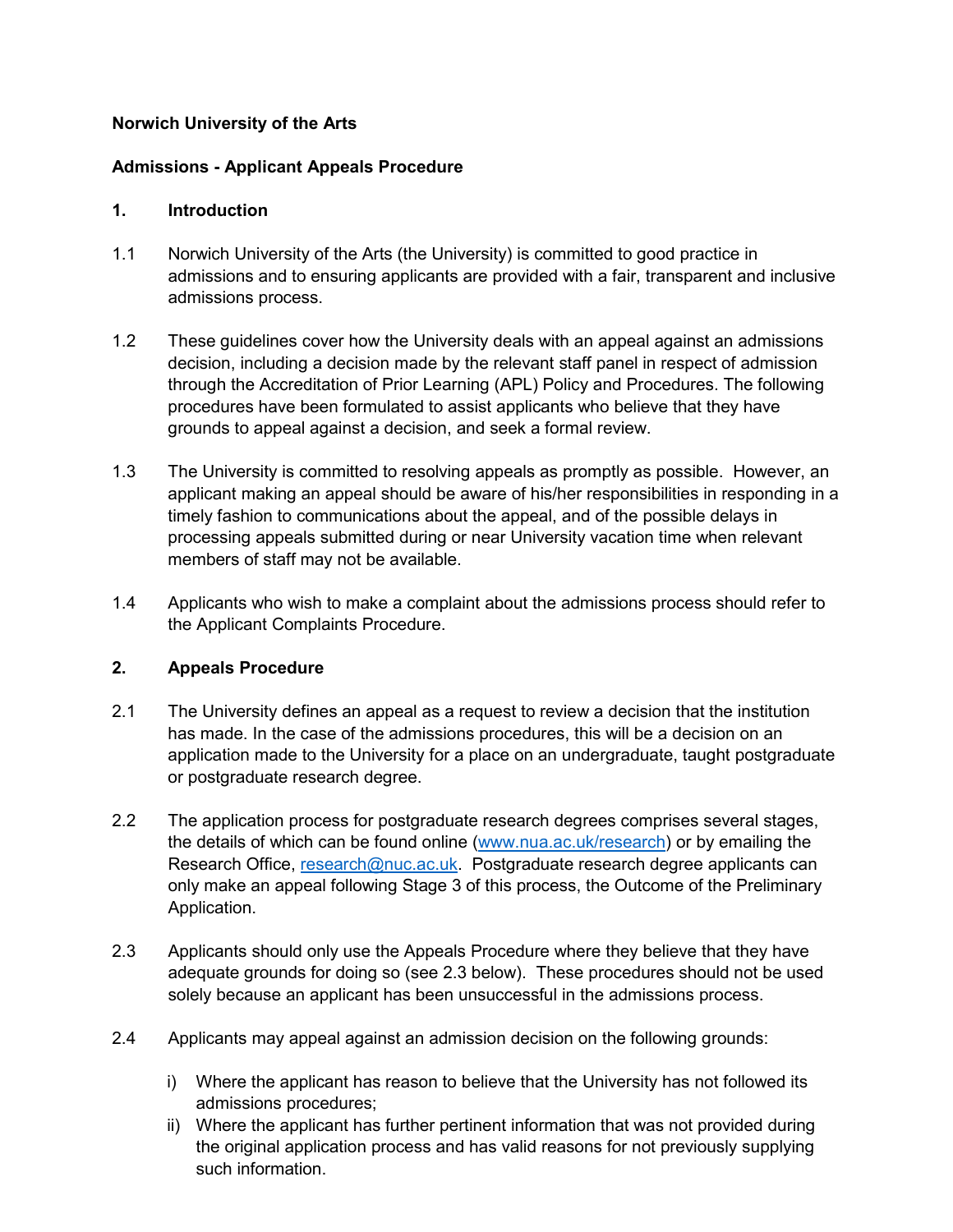- 2.5 Applicants may not appeal against the academic judgement of University staff who are responsible for making the decision on the application.
- 2.6 Appeals should be made in writing to the Academic Registrar within 10 working days of notification of the decision. Appeals should be made directly by the applicant and should clearly state the grounds on which the appeal is being made. The applicant should quote their UCAS identification number (where applicable) on all correspondence, and include details of the course applied for, date of interview, and any other information that they consider pertinent to the appeal.
- 2.7 Upon receipt of an appeal against an admissions decision, the Assistant Registrar: Academic Support will forward the appeal within 5 working days to the appropriate member of staff as follows and request that the application records be reviewed:
	- For all undergraduate admission decisions: the relevant Dean of Faculty;
	- For all taught postgraduate admission decisions: the Pro Vice-Chancellor (Academic);
	- For all postgraduate research admission decisions: a Dean of Faculty not directly involved in the original decision.
- 2.8 The Academic Registrar and the Dean/Pro Vice-Chancellor will review the application records and establish whether the applicant has grounds for a reconsideration of the application decision.
- 2.9 Where it is established that the applicant has grounds for appeal, the Dean/Pro Vice-Chancellor, in consultation with the Course Leader, Year 0 Pathways Leader, Course Leader Taught Postgraduate or Director of Research as appropriate, will formally review the decision. The outcome of this process may result in:
	- i) an amended decision; or
	- ii) the offer of a second admissions interview, to be held with staff other than those present at the first interview; or
	- iii) confirmation that the original decision is upheld.
- 2.10 The Dean/Pro Vice-Chancellor will formally notify the Academic Registrar of the outcome of any reconsideration, stating the reasons for the decision.
- 2.11 The applicant will be notified in writing of the outcome of the appeal within 10 working days of receipt of the original request for appeal.
- 2.12 The decision of the Academic Registrar and Dean/Pro Vice-Chancellor is final and represents the final outcome of the admissions process.

#### **3. Anonymity**

- 3.1 Anonymous appeals will not be considered.
- 3.2 Applicants will not be discriminated against or suffer recrimination as a result of making an appeal unless it is found to be vexatious or malicious.